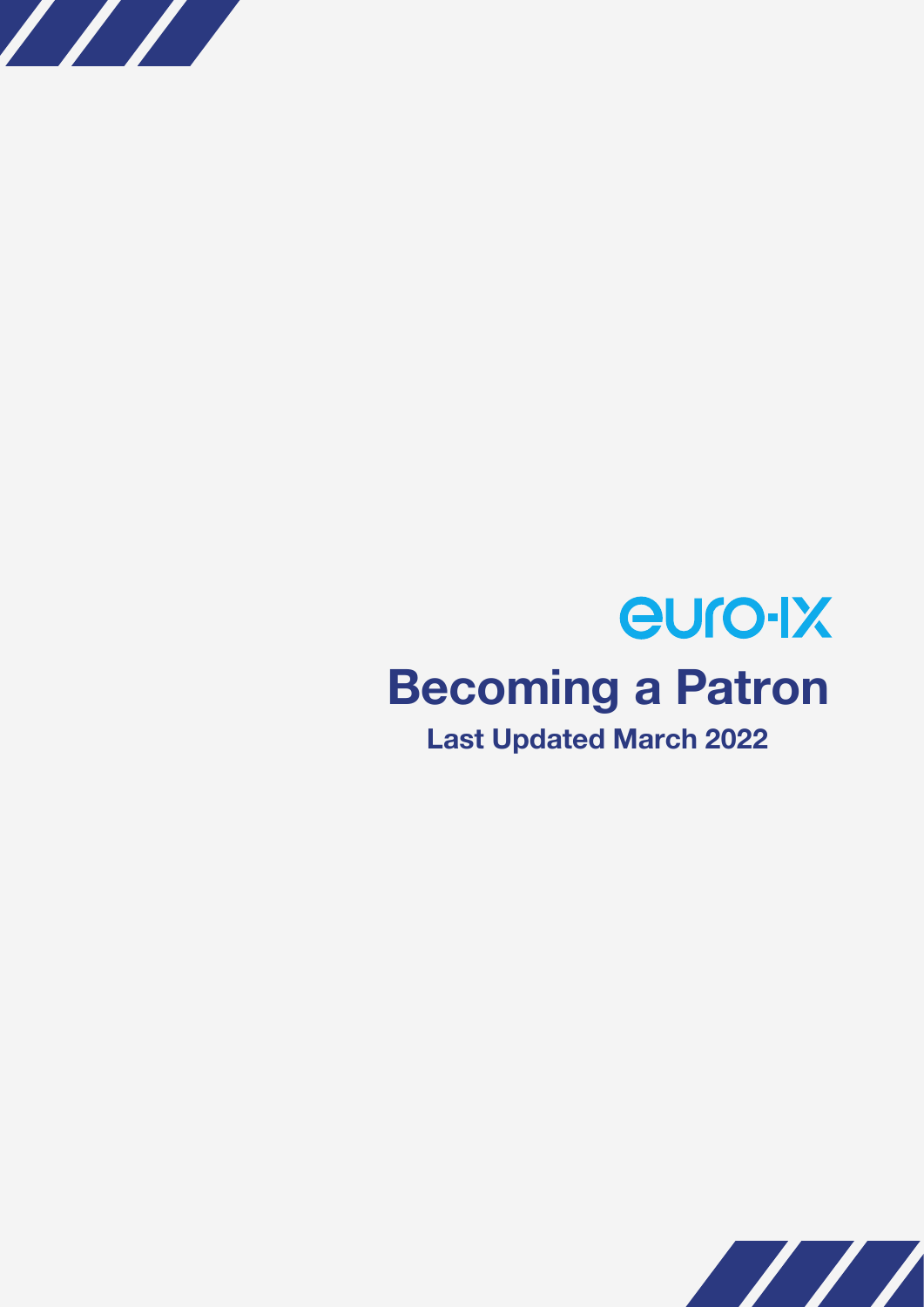# **Contents**

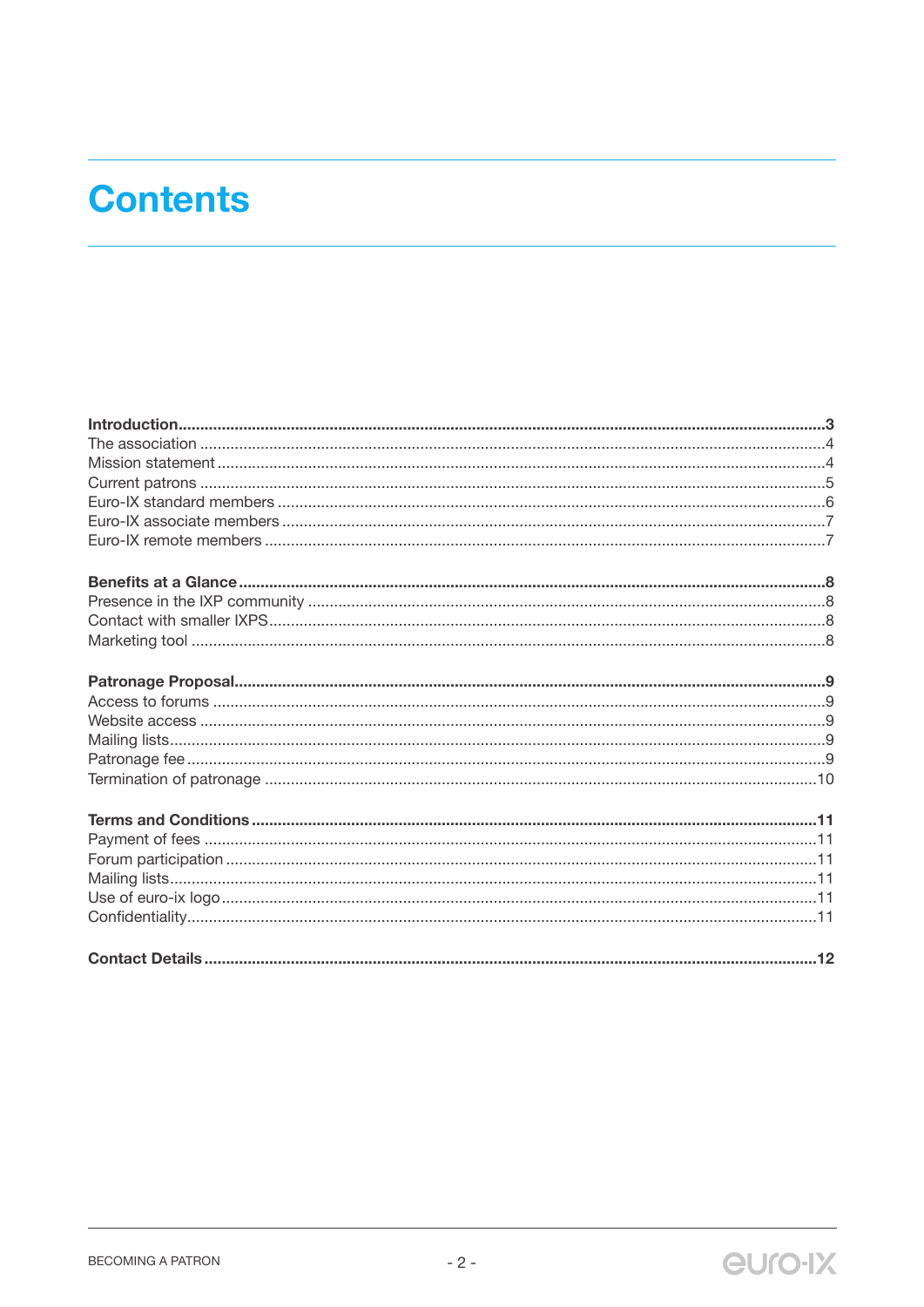# **Introduction**

With now 69 affiliated IXPs around the world, Euro-IX reaches a substantial section of the IP community. For this reason, vendors of industry related equipment and services as well as other IXP specific service providers such as colocation providers, find themselves in an ideal customer specific marketplace. Euro-IX can offer the opportunity for those parties, Internet service providers and IXPs to come together and exchange ideas and in turn produce industry specific equipment and services that will help both parties alike.

Our members meet twice a year at the Euro-IX Forums. The Forums have been designed to bring together all the Euro-IX affiliated IXPs to discuss relevant topics of interest and give all those involved the opportunity to meet each other face to face.

The Forum discussions range from technical issues (i.e. IXP implementation of HW/SW, next Generation switching platforms, collocation developments and requirements, security issues, networking monitoring tools) to operational issues (such as: new IXP customer services, gaining more IXP customers, service pricing and administration issues).

As the Euro-IX community continue to grow and develop, there is a need for Euro-IX to keep a close relationship with all industry related parties so that our member needs are best fulfilled now and in the future.



140 attendees representing 65 organisations at the 33rd Euro-IX Forum in Toulouse, France (April 2019)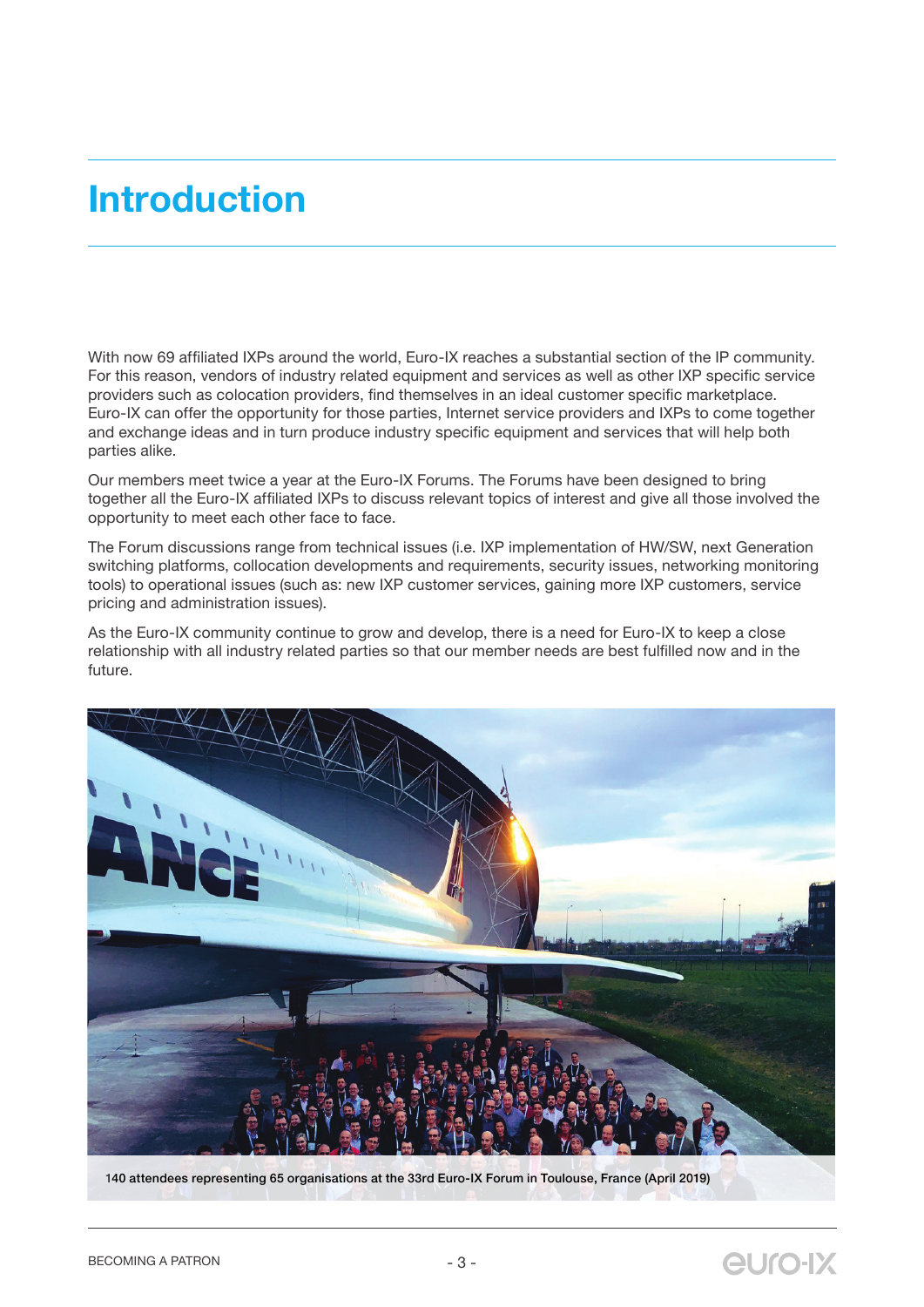## **The Association**

The European Internet Exchange Association (Euro-IX) was formed in May 2001 with the intention to further develop, strengthen and improve the Internet Exchange Point (IXP) community.

Euro-IX has accepted the industry definition of an IXP as being:

 *"A network facility that enables the interconnection and exchange of Internet traffic between more than two independent Autonomous Systems and there must be a clear and open policy for others to join."*

A number of Internet Exchange Points recognised a need to combine their resources in order to coordinate technical standards, develop common procedures, and share and publish statistics and other information. This publishing of information would in turn give all interested parties a better insight into the world of IXPs.

Euro-IX was originally set-up as a discussion forum for European based IXPs. However as interest was starting to grow in many other regions it seemed a natural progression to expand beyond its original boundaries. Thus in January 2005 the association decided to open its doors to all IXPs around the world, allowing non-European based IXPs to become affiliated with Euro-IX. Today Euro-IX has 69 affiliated IXPs from 49 countries.

# **Euro-IX Mission Statement**

Euro-IX is an association of European Internet Exchanges, promoting an open interchange of ideas and experiences, by offering fora, meetings, mailing lists and on-line resources to its members. Euro-IX also gathers information on regulatory issues affecting member IXPs within and outside Europe.

General meetings and fora will be held within the Euro-IX area but memberships from exchanges outside the region are always encouraged. Such members are welcome to attend our meetings so that they can contribute and benefit from our shared expertise and experiences. Euro-IX welcomes contact with other regional associations and pledges to liaise and cooperate with those that emerge.

**euro-IX**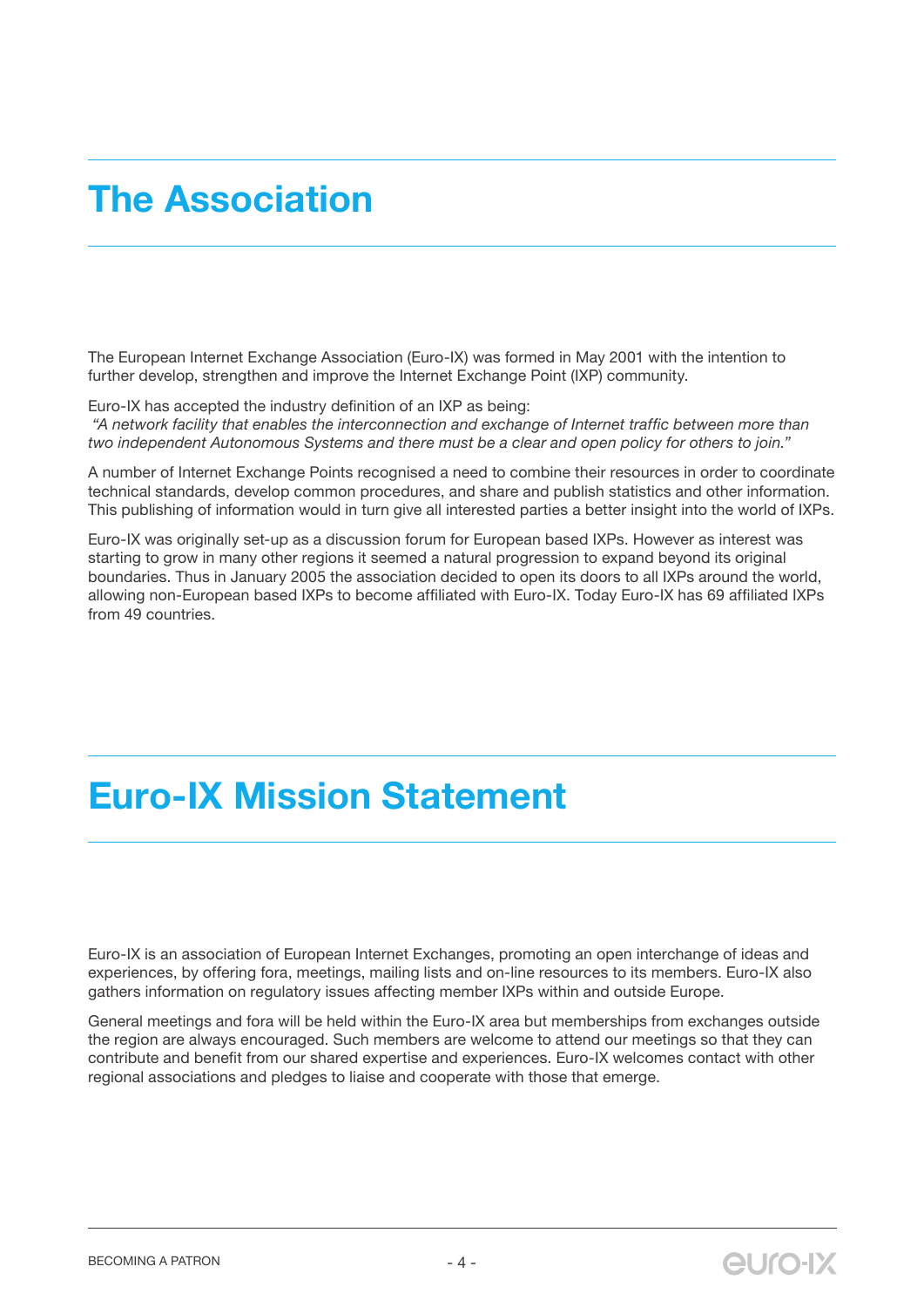### **Euro-IX Current Patrons**

The Patron is an Industry related expert who has declared to be willing to support the association financially.

Total: **12** organisations (Last Update: March 2022)

| $\mathbf{1}$   | <b>ARISTA</b>                | Shannon Co Clare | Ireland                  |
|----------------|------------------------------|------------------|--------------------------|
| 2              | <b>CIRA</b>                  | Ottawa           | Canada                   |
| 3              | Equinix (EMEA) BV            | Zurich           | Switzerland              |
| 4              | <b>Extreme Networks</b>      | Santa Clara      | United States of America |
| 5              | Flexoptix                    | Darmstadt        | Germany                  |
| 6              | Interxion                    | Schiphol-Rijk    | The Netherlands          |
| $\overline{7}$ | <b>ISOC</b>                  | Reston           | United States of America |
| 8              | Juniper Networks             | London           | United Kingdom           |
| 9              | Nokia                        | London           | United Kingdom           |
| 10             | <b>Ribbon Communications</b> | Frankfurt        | Germany                  |
| 11             | Smartoptics                  | Oslo             | Norway                   |
| 12             | Solid Optics                 | Almere           | The Netherlands          |

**ARISTA** 

CIro.



E Extreme®

interxion **Carrier-Neutral Data Centres** 

NOKIA









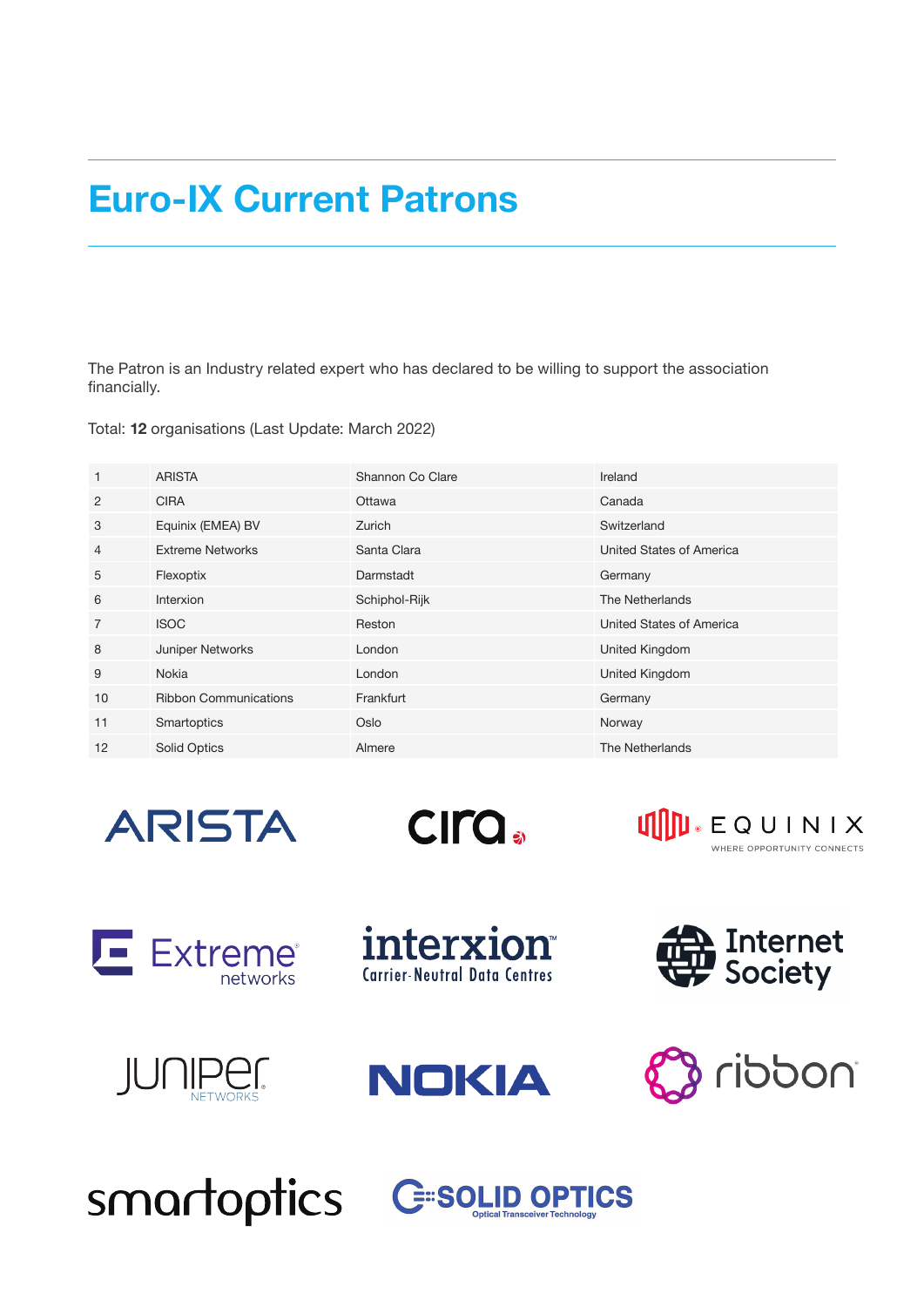### **Standard Members**

Total: 39 IXPs, from 27 countries (Last Update: March 2022)

| $\mathbf{1}$   | AMS-IX                      | Amsterdam        | Netherlands                 |
|----------------|-----------------------------|------------------|-----------------------------|
| 2              | Asteroid International      | Amsterdam        | Netherlands                 |
| 3              | <b>BCIX</b>                 | <b>Berlin</b>    | Germany                     |
| 4              | <b>BIX</b>                  | <b>Budapest</b>  | Hungary                     |
| 5              | <b>BIX.BG</b>               | Sofia            | <b>Bulgaria</b>             |
| 6              | <b>BNIX</b>                 | <b>Brussels</b>  | Belgium                     |
| $\overline{7}$ | <b>CATNIX</b>               | Barcelona        | Spain                       |
| 8              | CIX                         | Zagreb           | Croatia                     |
| 9              | <b>CIXP</b>                 | Geneva           | Switzerland                 |
| 10             | DE-CIX                      | Frankfurt        | Germany                     |
| 11             | <b>DIX</b>                  | Lyngby           | Denmark                     |
| 12             | DO-IX                       | Dortmund         | Germany                     |
| 13             | ECIX/ Mega-IX               | <b>Berlin</b>    | Germany                     |
| 14             | Espanix                     | Madrid           | Spain                       |
| 15             | Equinix                     | Zurich           | Switzerland                 |
| 16             | <b>FICIX</b>                | Helsinki         | Finland                     |
| 17             | France-IX                   | Paris            | France                      |
| 18             | <b>GIGAPIX</b>              | Lisbon           | Portugal                    |
| 19             | GR-IX                       | Athens           | Greece                      |
| 20             | <b>INEX</b>                 | <b>Dublin</b>    | Ireland                     |
| 21             | <b>InterLAN</b>             | <b>Bucharest</b> | Romania                     |
| 22             | <b>KOSIX</b>                | Prishtinë        | Republic of Kosovo          |
| 23             | <b>LINX</b>                 | London           | <b>United Kingdom</b>       |
| 24             | <b>LONAP</b>                | London           | United Kingdom              |
| 25             | MIX                         | Milan            | Italy                       |
| 26             | <b>MSK-IX</b>               | Moscow           | <b>Russian Federation</b>   |
| 27             | Namex                       | Rome             | Italy                       |
| 28             | Netnod                      | Stockholm        | Sweden                      |
| 29             | NIX                         | Oslo             | Norway                      |
| $30\,$         | NIX.CZ                      | Prague           | <b>Czech Republic</b>       |
| 31             | $NL-IX$                     | The Hague        | Netherlands                 |
| 32             | Peering.cz                  | Prague           | <b>Czech Republic</b>       |
| 33             | <b>SFINX</b>                | Paris            | France                      |
| 34             | SIX                         | Ljubljana        | Slovenia                    |
| 35             | <b>SWISSIX</b>              | Zurich           | Switzerland                 |
| 36             | <b>TOPIX</b>                | Torino           | Italy                       |
| 37             | <b>TPIX</b>                 | Warsaw           | Poland                      |
| 38             | UAE-IX                      | Dubai            | <b>United Arab Emirates</b> |
| $39\,$         | $\ensuremath{\mathsf{VIX}}$ | Vienna           | Austria                     |

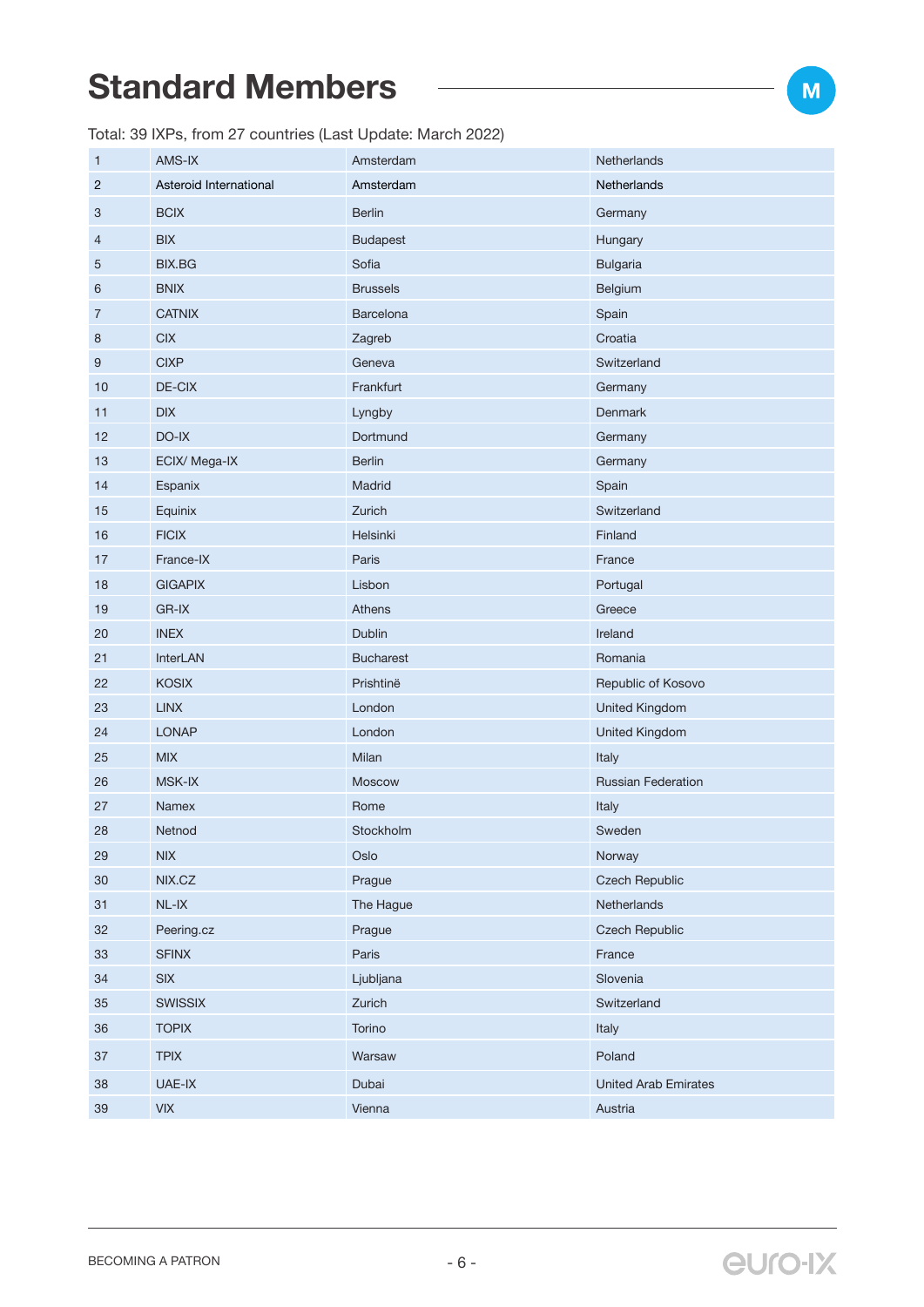### **Associate Members**

Total: 7 IXPs, from 5 countries (Last Update: March 2022)

| $\mathbf{1}$   | <b>BBIX</b>  | Tokyo      | Japan         |
|----------------|--------------|------------|---------------|
| 2              | <b>CIVIX</b> | Abidjan    | Côte d'Ivoire |
| 3              | IX.br        | Sao Paulo  | <b>Brazil</b> |
| $\overline{4}$ | <b>JPIX</b>  | Tokyo      | Japan         |
| 5              | <b>JPNAP</b> | Tokyo      | Japan         |
| 6              | LU-CIX       | Luxembourg | Luxembourg    |
| $\overline{7}$ | SA-IX        | Riyadh     | Saudi Arabia  |

### **Remote Members**

Total: 22 IXPs, from 19 countries (Last Update: March 2022)

| $\mathbf{1}$   | <b>AMS-IX Carribean</b> | Willemstad    | Curacao                          |
|----------------|-------------------------|---------------|----------------------------------|
| 2              | Angonix                 | Luanda        | Angola                           |
| 3              | <b>ARMIX</b>            | Yerevan       | Armenia                          |
| 4              | <b>BHNIX</b>            | Sarajevo      | Bosnia and Herzegovina           |
| 5              | <b>CRIX</b>             | San Jose      | Costa Rica                       |
| 6              | <b>IXPN</b>             | Lagos         | Nigeria                          |
| $\overline{7}$ | <b>IAA</b>              | Perth         | Australia                        |
| 8              | <b>IXCellerate</b>      | <b>Moscow</b> | Russia                           |
| 9              | <b>IXLeeds</b>          | Leeds         | <b>United Kingdom</b>            |
| 10             | <b>KINIX</b>            | Kinshasa      | Democratic Republic of the Congo |
| 11             | <b>KIXP</b>             | Nairobi       | Kenya                            |
| 12             | ManxIX                  | Douglas       | Isle of Man                      |
| 13             | <b>NAP AFRICA</b>       | Johannesburg  | South Africa                     |
| 14             | <b>NCL-IX</b>           | Newcastle     | <b>United Kingdom</b>            |
| 15             | <b>NETIX</b>            | Sofia         | <b>Bulgaria</b>                  |
| 16             | <b>RIX</b>              | Reykjavik     | Iceland                          |
| 17             | <b>SOX</b>              | Belgrade      | Serbia                           |
| 18             | SLT-IX                  | Colombo       | Sri Lanka                        |
| 19             | <b>STHIX</b>            | Stockholm     | Sweden                           |
| 20             | TIX - Tuscany           | Tuscany       | Italy                            |
| 21             | <b>TREX</b>             | Tampere       | Finland                          |
| 22             | <b>VSIX</b>             | Padova        | Italy                            |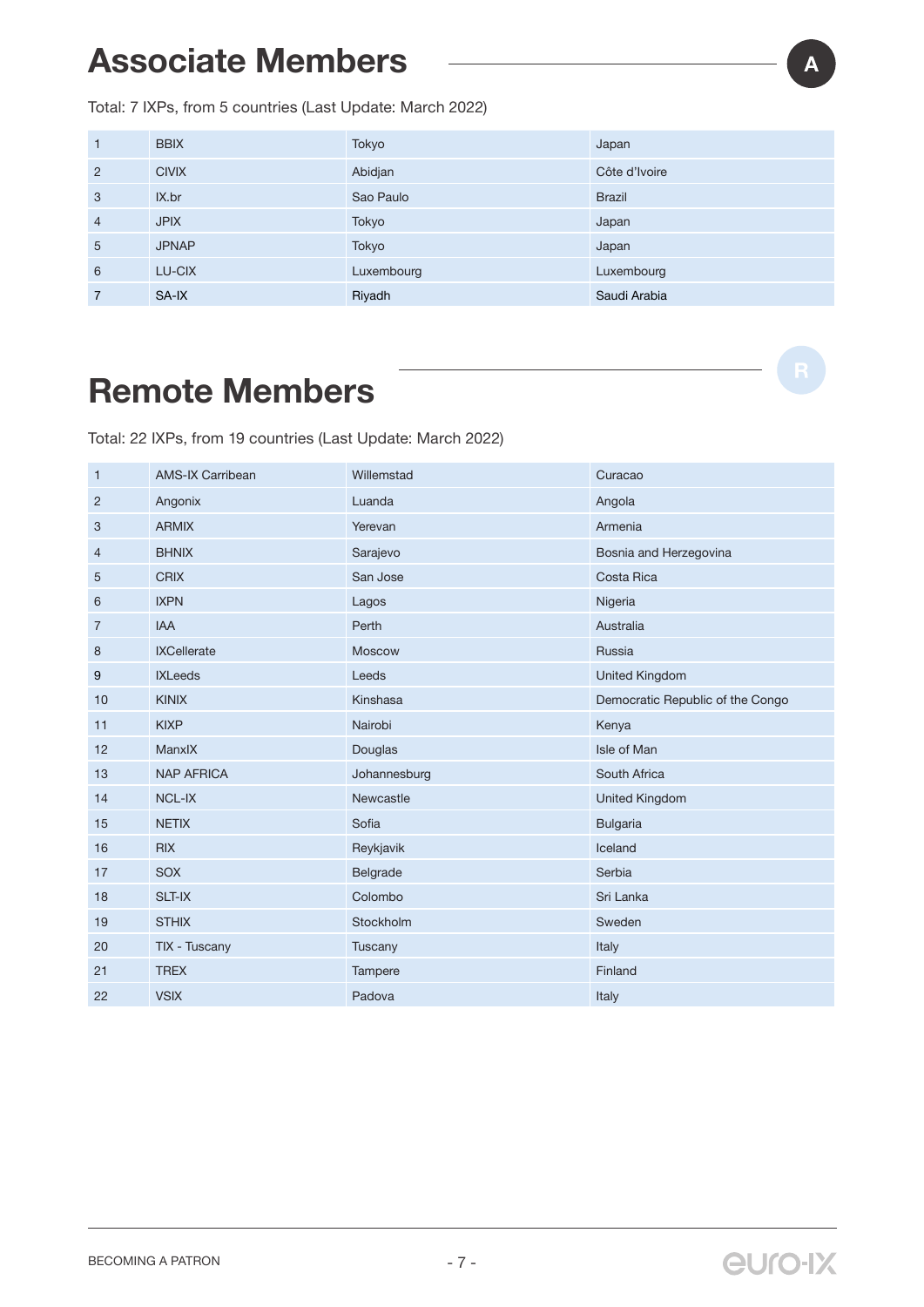### **Benefits at a Glance**

Euro-IX and its members clearly see the value and benefits of having industry related experts joining in discussions at all levels of Euro-IX communications. The benefits outlined below are directed more towards the patrons with the understanding that one of the Patron's main aims is to make strong contacts, attain real leads and naturally make sales. Following are some of the patronage benefits:

#### **1/ Presence in the IXP Community**

An increased presence in the IXP community via interaction at biannual Euro-IX Forums where more than 40 IXPs from all over the world are strongly represented. There are numerous opportunities for Patron representatives to get to know IXPs on a one to one level and in turn provide the Patrons with a higher awareness of the IXPs needs of today and the future.

#### **2/ Contact with the smaller IXPs**

It may seem that only a handful of the largest IXPs will produce any sort of sales to vendors or other service providers, however a few points should be kept in mind:

- » Many of the IXPs support organisations are Universities, Local Government departments and other much larger networks.
- » IXPs that might be considered small or medium sized today are likely to become very large tomorrow.
- » The customers (mainly ISPs) who are connected to the IXPs now exceed 5,000 across the IXP membership and these connected parties are some of the largest networks in the world. The contacts achieved at

Euro-IX may provide a communication channel to these ISPs.

#### **3/ Commercial and Marketing Tool**

The Patronage proposal allows organisations to stay in touch with the IXPs that are evolving at a rapid rate and allows them to have two way input as to how these issues of dramatic traffic growth will be overcome.

Having IXPs use particular vendor products or other services in their infrastructure is a potentially strong marketing tool when selling to other markets. This is a year long contract giving Patrons access to two Euro-IX Forums and reaches much further than just the European region.

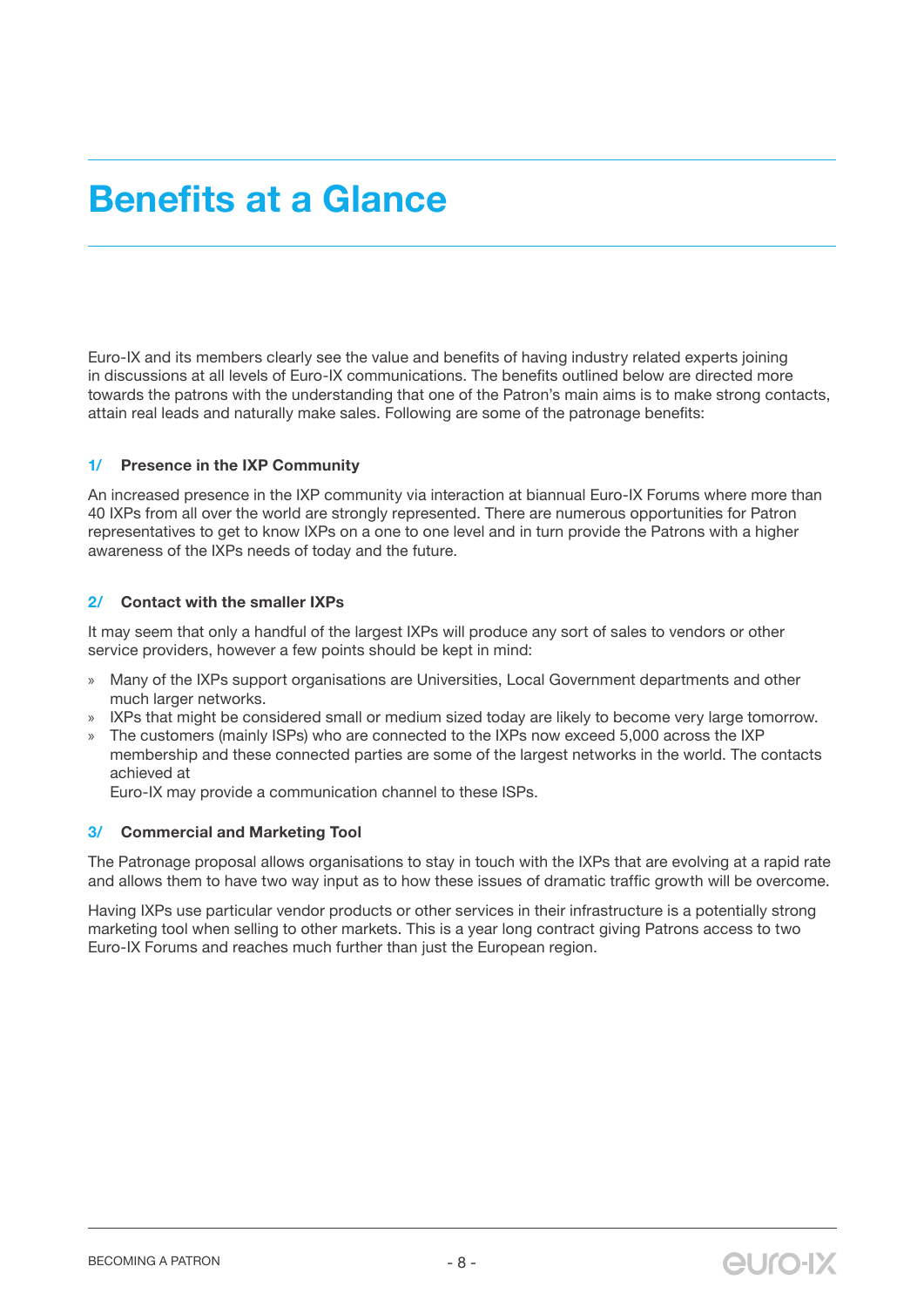# **Patronage Proposal**

#### **1/ Access to Forums**

- » Free access to Euro-IX forums for 2 of your representatives. These forums are currently held twice a year at varying European locations.
- » Possibility to distribute your marketing material during the forums.
- » Participation in all forum discussions. There may be scope to allow for a vendor or other IXP related services panel, in which case Patrons are made aware of the topics and have the opportunity to take part well in advance of the forum date.
- » Permission to access and download all presentations that are delivered during the forum.

#### **2/ Workshops/Hackathons**

Euro-IX facilitates workshops and hackathons as a neutral place for Members and Patrons to talk about common challenges and find solutions, by working together. In 2018 we held a number of workshops with the one in November focusing on Route Servers and furthering the work done in the first hackathon. We hold two (or more) workshops/hackthons per year, open to Members, Patrons and invited guests. The workshops/hackathons are community driven and therefore topics will be chosen depending on the interests and needs of the community. The location of the workshops/hackathons will depend on the Membership and can span a two-day period.

#### **3/ Website Access**

- » Personal user account giving access to the password protected sections of the Euro-IX website.
- » Listing of your organisation on the Patrons section of the website with a direct link to your own website. » Individual and self-updateable page on the Euro-IX website, showing your organisation and products
- key features.
- » Free use of Euro-IX logo on your website and marketing material.
- » Possibility to mention that you are financially supporting and working in partnership with Euro-IX and its member IXPs.

#### **4/ Mailing Lists**

- » Opportunity to subscribe individual e-mail addresses to the "all at euro-ix.net" mailing list where affiliated IXPs will be represented.
- » Opportunity to subscribe to the "Switch vendor announcement" mailing list to announce, report and communicate with members on specific vendor issues.
- » Sensitivity and confidentiality issues:
- » The amount of openness at forums is important to Euro-IX and whilst we don't want to have this jeopardised, we also want the Patrons to have the assurance that they can be open as well in front of all the forum attendees. Therefore Patrons will be asked to sign an Non-Disclosure Agreement (NDA) as part of the Patronage agreement. The NDA will cover all information that is communicated through mailing lists, during forums, on the password protected web pages and any other Euro-IX resources.

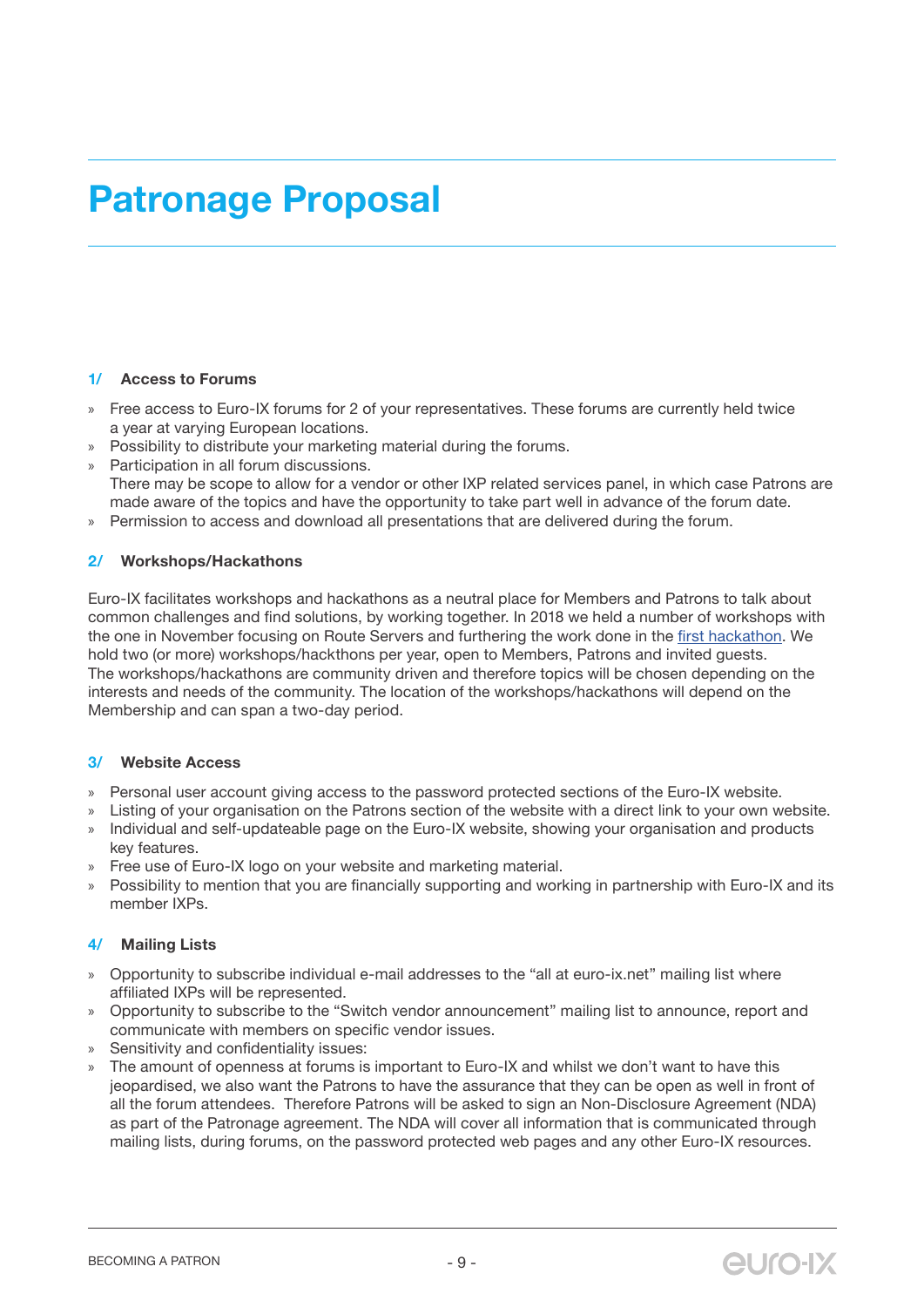#### **5/ Patronage fee**

- » The Euro-IX Patronage fee is 10,000 EUR per annum (plus 21% VAT where applicable).
- » Patrons are invoiced for the total amount at the start of each calendar year.
- » A Patron joining after the 30th of June will be requested to pay 50% of the annual patronage fee. The full patronage fee will be due at the next renewal.
- » The General Meeting (GM) will approve the Patronage fee before the 31st of October of each year. The GM may vote to raise or lower the Patronage fee.
- » Prospective Patrons will be required to follow an application process in order to become Patrons of Euro-IX.

#### **6/ Termination of Patronage**

- » Euro-IX must be notified of any cancellation request before the 31st of October, stating a contract termination as of the 31st of December of the current year. Otherwise, the Patron will be invoiced for the full 12 months of the following calendar year.
- » The Board may terminate a Patron's membership if it feels that Patron has in anyway acted outside the terms and conditions that have been agreed upon or it is felt that the Patron is causing some harm to the Euro-IX community as a whole. No refunds will be given for any Patronage fees already received.

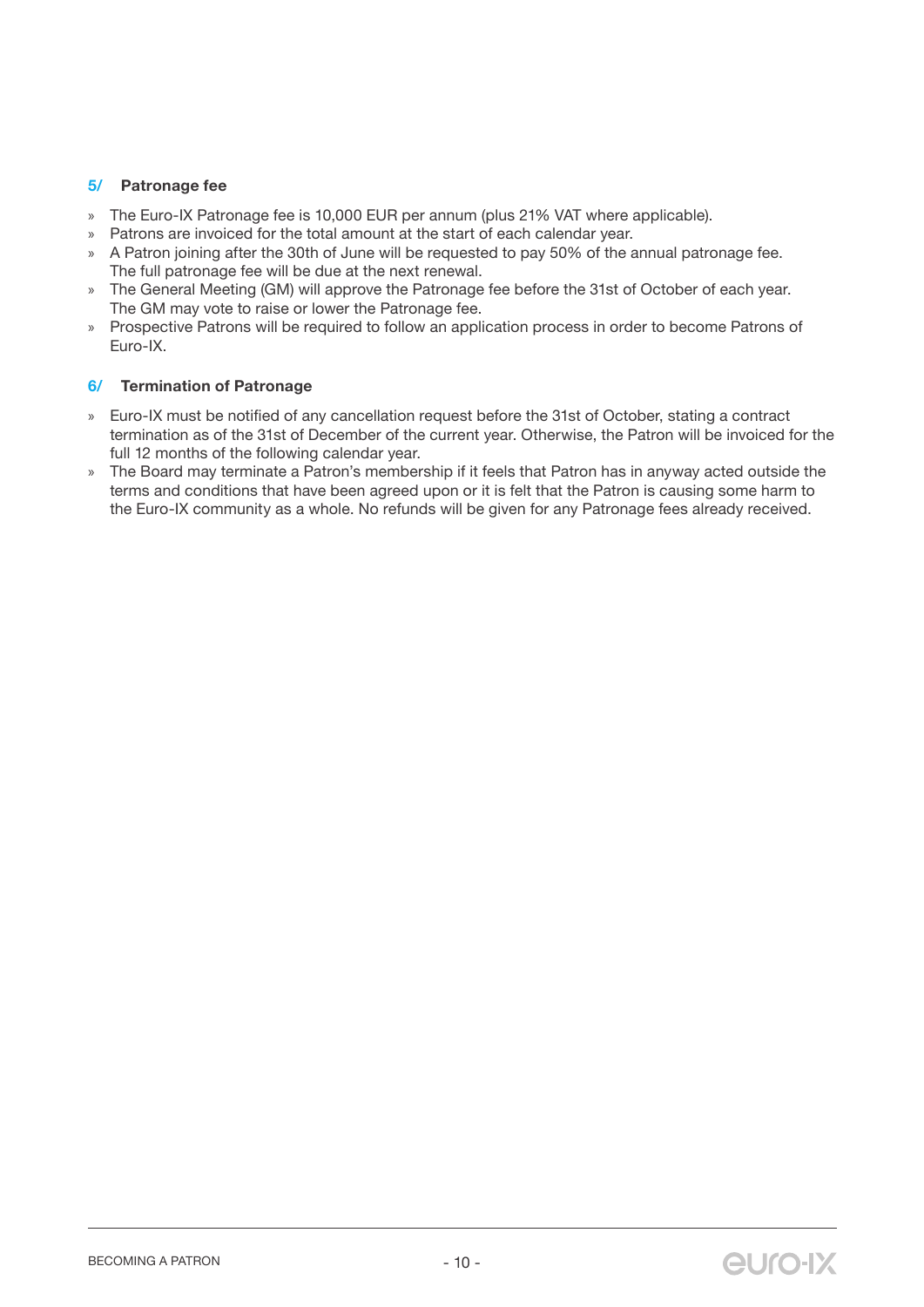## **Terms and Conditions**

Euro-IX patrons are expected to sign a formal agreement with the Association, which confirms that they will conform to the following code of conduct:

#### **1/ Payment of fees**

Patrons are expected to pay their annual fees promptly on receipt of invoice. Patrons should note that annual fees will be set each year at the Euro-IX AGM (usually in October/ November, depending on forum dates); new fees applying for the following year will be notified promptly.

#### **2/ Forum participation**

Whilst full participation by Patrons in Euro-IX forums is encouraged, Patrons are expected to:

- » Respect the purpose of the forums, and refrain from dominating discussions;
- » Not make blatant 'sales pitches' to the forum plenary sessions (note: making 'sales pitches' in private discussions is fine);
- » Not attack the products, services or reputation of other vendors (especially those that are also our Patrons);
- » Respect the 'openness' of discussion at forums. It is vital to their continuing success that all participants respect this, and therefore we expect Patron participation to be sensitive to this issue. Specifically, this also links to confidentiality/ non-disclosure (see later clause).

#### **3/ Mailing lists**

Access to Euro-IX mailing lists shall not be used by Patrons as a sales platform; other than that, full participation is encouraged.

#### **4/ Use of the Euro-IX logo**

Whilst Patrons are encouraged to use the Euro-IX logo in conjunction with any claim or statement of being a Patron, Patrons must conform to any guidelines on use of the Euro-IX logo that the Association may publish or revise from time to time.

#### **5/ Confidentiality/Non-Disclosure**

Patrons are expected to exercise due confidentiality with respect to any information communicated in Euro-IX mailing lists, forum discussions, web-site password-protected pages etc. Such information should be regarded as confidential by default - and Patrons are expected to seek explicit permission to use such information outside of a Euro-IX context. It should be noted that this restriction is not intended to inhibit patrons from being able to develop sales & prospect forecasts, based on what they hear from Euro-IX members about their future purchasing intentions.

**euro-IX**